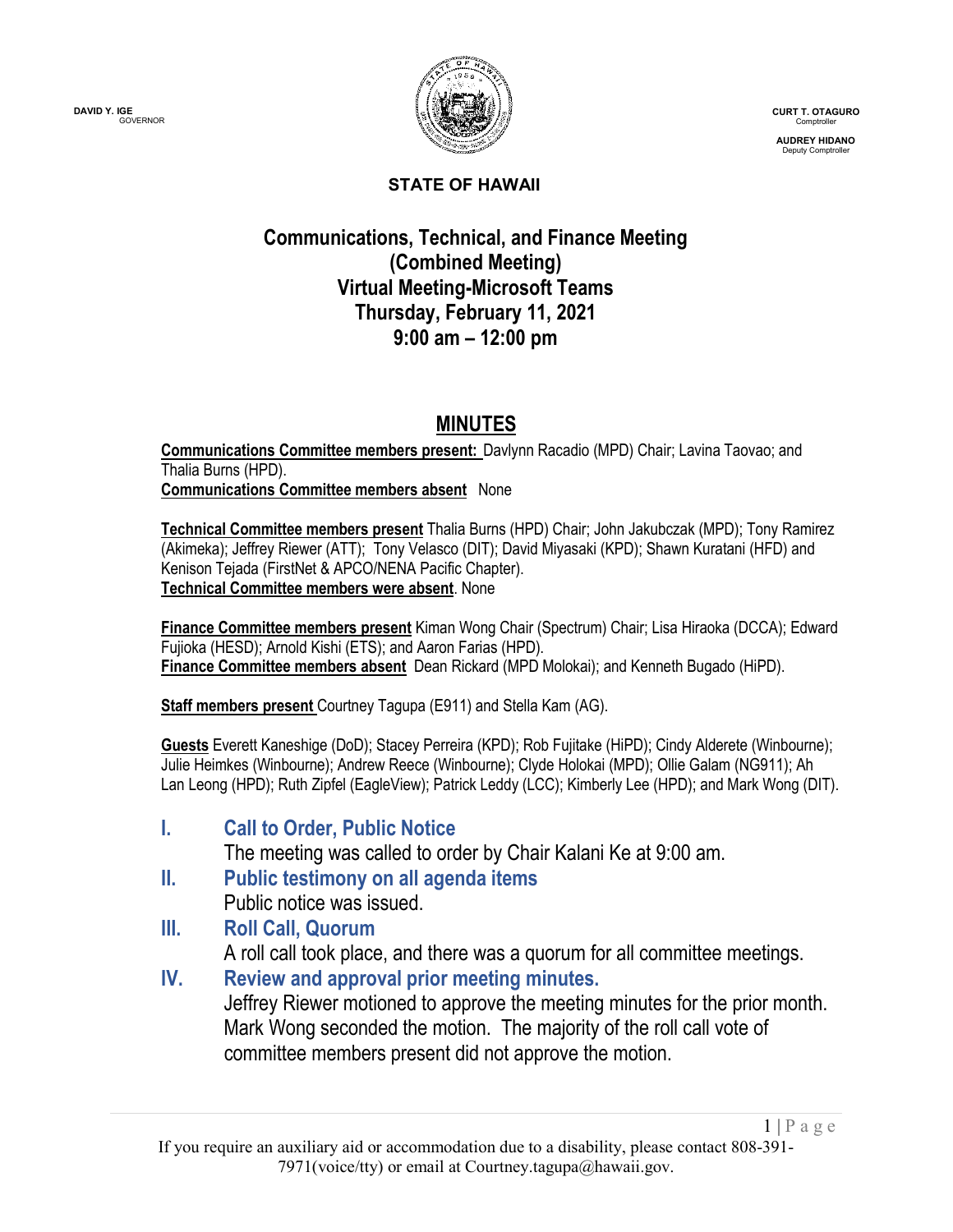Stella Kam recommended that the ED and Kiman Wong consult with the ASO Business Mgr to verify the procedure to be used.

Also, Thalia Burns requested that the minutes reflect that the ED did not obtain board approval when he moved the canceled 2021 NENA Conference budget to the reserve. However, the December 2020 minutes (sec. VII) recorded the board's approval for the ED to transfer canceled conferences due to COVID-19 to the reserve account for emergency use by other PSAPs.

## **V. Winbourne Consulting, LLC Update – Andrew Reece, Cindy Alderete, Julie Heimkes:**

- 1. February Meeting Agenda
	- a. Deliverable 4 Requirements
		- i. Identify Gaps for unified public safety communications network.
		- ii. Deployment models.
		- iii. Evaluate inter-island interoperability.
		- iv. Evaluate Kari's Law & Ray Baum Act for compliance recommendations
		- v. Ensure CSRIC compliance with best practices
	- b. Gaps to Migration to NG911
		- i. Next Gen Core Services
		- ii. i3 ESInet
		- iii. i3 Compatible Call Handling Equipment
	- c. Deployment Models
		- i. Current Environment.
		- ii. Each PSAP has ability to procure NG911 independenly of each other.
		- iii. Turnkey may be optimal considering PSAP resources.
	- d. Inter-Island Interoperability
		- i. Current Environment
		- ii. IP Technology across a common NG911 and ESInet has potential for increased interoperability.
		- iii. Everett Kaneshige added additional information on inter-island interoperability with other agencies.
	- e. Federal Activities Impacting NG911
		- i. Federal Legislation and Oversight Activities.
		- ii. Communication Security, Reliability, and Interoperability (CSRIC) Reports

 $2 | P \text{ a } g \text{ e}$ 

- f. Next Steps-ESInet Detailed Design Document
	- i. Requires a decision regarding procurement method to procure NG911 services in alignment with Hawaii's procurement rules.
	- ii. Requires a decision regarding turn-key deployment model.
	- iii. The goal is a common platform which allows each PSAP to:
		- a. Establish requirements best suited to their needs.
		- b. Maximizes interoperability
		- c. Reduces costs with shared overhead.
- g. March 911 Committee Meeting Agenda
	- i. Finalize Procurement Method
	- ii. Decision on deployment model

### **VI. Committee Updates by Committee Chairs**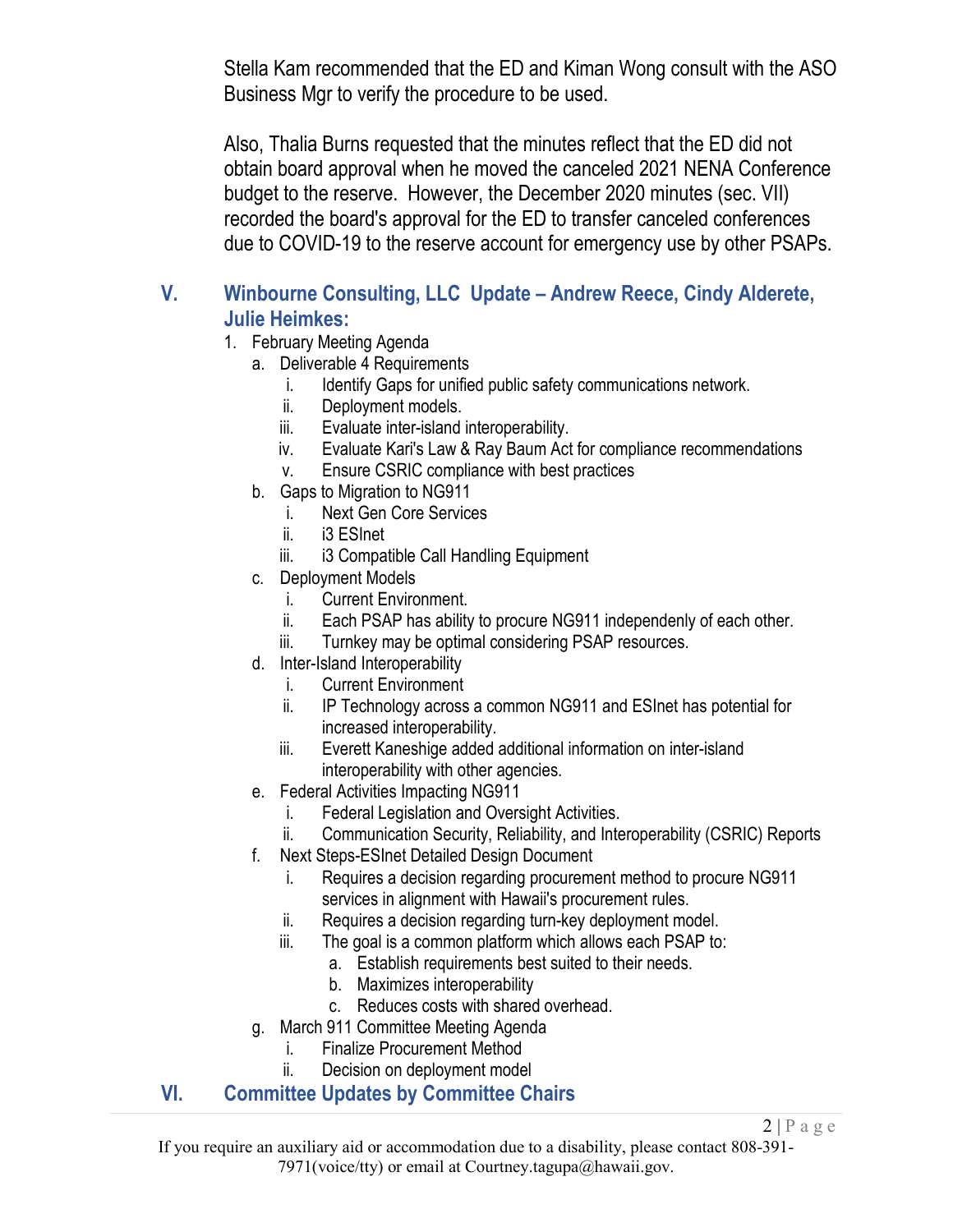- a. Communications Committee Davlynn Racadio Davlynn summarized HB 73 that will recognize dispatchers as emergency workers.
- b. Technical Committee Thalia Burns
	- i. Educational Investigative Committee Jeffrey Riewer Both Patrick and Courtney reviewed the costs to conduct the dispatchers' certification classes and agreed that the APCO sponsored classes were a better choice than the plan to offer similar classes through LCC. More information from APCO will be forthcoming.
	- ii. ICTE Investigative Committee- Everett Kaneshige
		- 1. APCO Nexus Conference-May 18-19, 2021 (Tentative)
			- i. 10 attendees at \$35,000 to attend.
				- Tony Ramirez motioned to approve the \$35,000 for 10 attendees to the APCO Nexus Conference on May 18-19, 2021. Lisa Hiraoko seconded the motion, and a roll call vote of the Technical Committee approved the motion.
			- ii. CISA Webinar on 5G on March 10, 2021.
	- iii. Request approval for:
		- 1. HiPD Viper (non-recurreing) \$27,259.52.
		- 2. HiPD Viper (recurring monthly) \$3,852.47.

Jeffrey Riewer motioned to approve the three items requested. John Jakubczak seconded the motion. A roll call vote by the technical committee members present approved the items requested.

- c. Finance Committee Kiman Wong
	- i. Report on Monthly and Y-T-D Cash Flow
	- ii. Request funding approval for:
		- 1. HiPD Viper (non-recurreing) \$27,259.52.
		- 2. HiPD Viper (recurring monthly) \$3,852.47.

Arnold Kishi motioned to approve the funding requested. Lisa Hiraoka seconded the motion. A voice-vote by the finance committee members present approved the funding request.

3. All PSAPs APCO Nexus Conference-May 18-19, 2021 for ten attendees for \$35,000.

Arnold Kishi motioned to approve the funding requested. Lisa Hiraoka seconded the motion. A voice-vote by the finance committee members present approved the funding request.

## **VII. PSAP Status Updates**

- a. Kauai KPD Stacey Perreira for E. Kalani Ke We lost (1) staff but gained two more, leaving one opening left to be filled shortly. COVID-19 vaccinations for KPD - 50% rate.
- b. Oahu HPD Aaron Farias All P25 Trained. Transition to take place shortly.

#### c. Oahu HFD – Reid Yoshida FCC fully staffed. Reid will undergo a laterally transfer on Friday to the fire prevention bureau. Capt. Kuratani is the acting B/C.